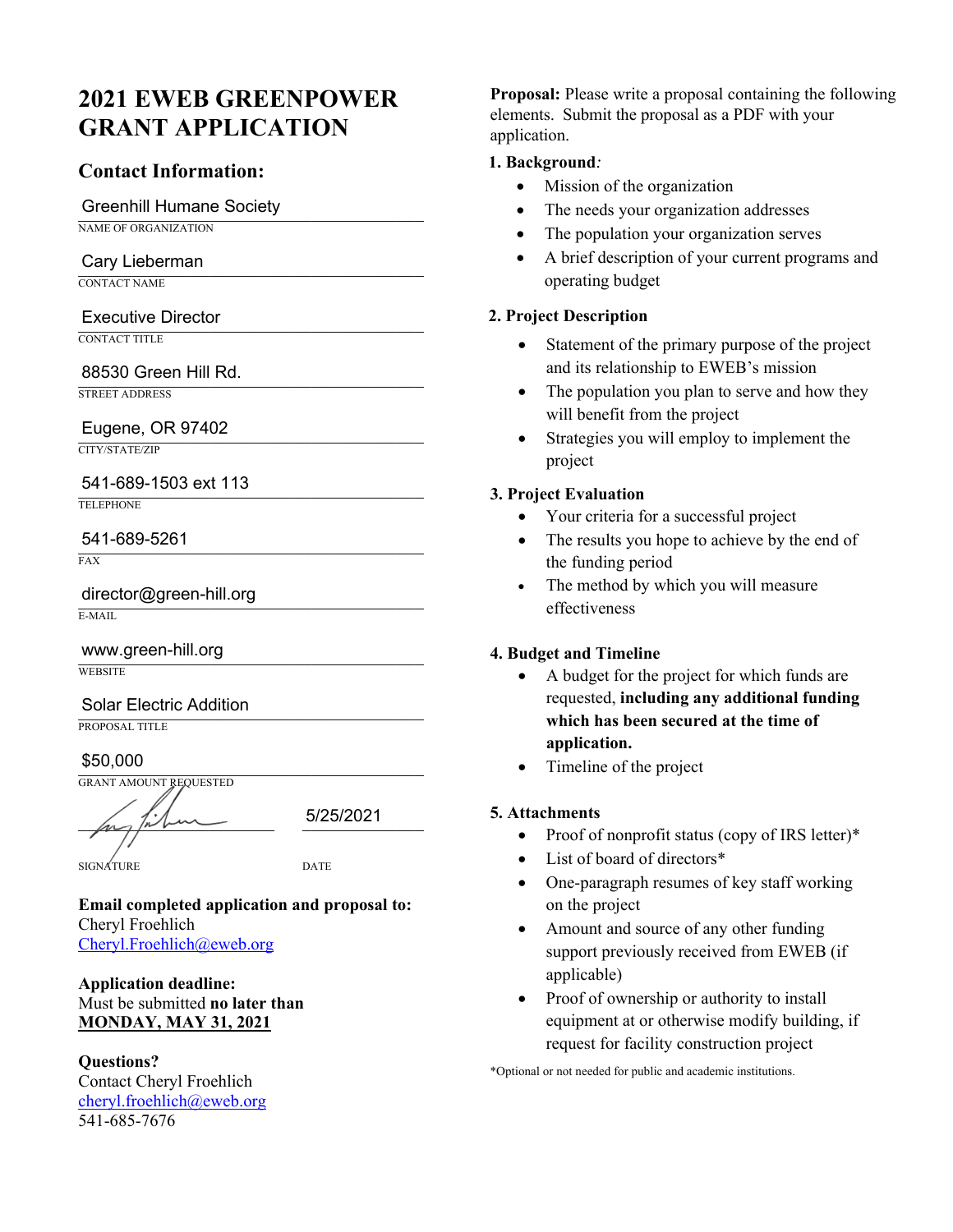#### **Greenhill Humane Society Solar Electric Addition Proposal**

#### **Mission**

Greenhill Humane Society provides care and shelter for animals, support and resources for people, and education to promote the humane treatment of animals.

#### **Needs addressed by Greenhill Humane Society**

Greenhill Humane Society has been caring for animals and supporting people in Lane County since 1944. We operate the only animal shelter within the Eugene/Springfield area. It is estimated that 67% of Lane County households own pets. When those pets become lost, when families with pets have challenges or are in crisis, or when a family is looking to bring home a new pet, we are this community's primary resource. Additionally, we are this community's resource for caring for abandoned, abused, and neglected pets. We are also this community's sole resource for sheltering pets in disaster situations.

#### **Population served**

Greenhill Humane Society primarily serves residents within the wider Lane County region, but we have helped animals and people throughout Oregon. Our Crisis Care Programs and programs for distributing pet food and supplies primarily help low-income pet owning individuals and families. Our Disaster Program helps families with pets who have been impacted by small or large-scale disasters.

#### **Current Programs**

- Animal Sheltering that includes a high-level of medical care and behavioral enrichment.
- Adoption of homeless animals to individuals and families;
- Reuniting lost animals with their families;
- Crisis Care sheltering of animals in situations of domestic violence, medical emergencies, and other crisis situations;
- Low-cost spay/neuter surgeries for free roaming, un-owned community cats;
- Pet food and supply bank for individuals and families who have pets and are struggling financially. This program also distributes pet food and supplies to local community food banks.
- Humane education, promoting respect and care for pets and people.
- Disaster response providing sheltering for pets so families can safely escape and recover from a disaster, community coordination, and resource distribution.

Last year, we helped reunite or find new loving homes for 3,630 animals. In addition, we provided 1,341 cat spay/neuter surgeries to assist cat caregivers in reducing feral cat over population. Our humane education program reached more than 12,179 children and adults.

#### **Operating Budget**

Total Budget Fiscal Year 20/21: \$2,886,910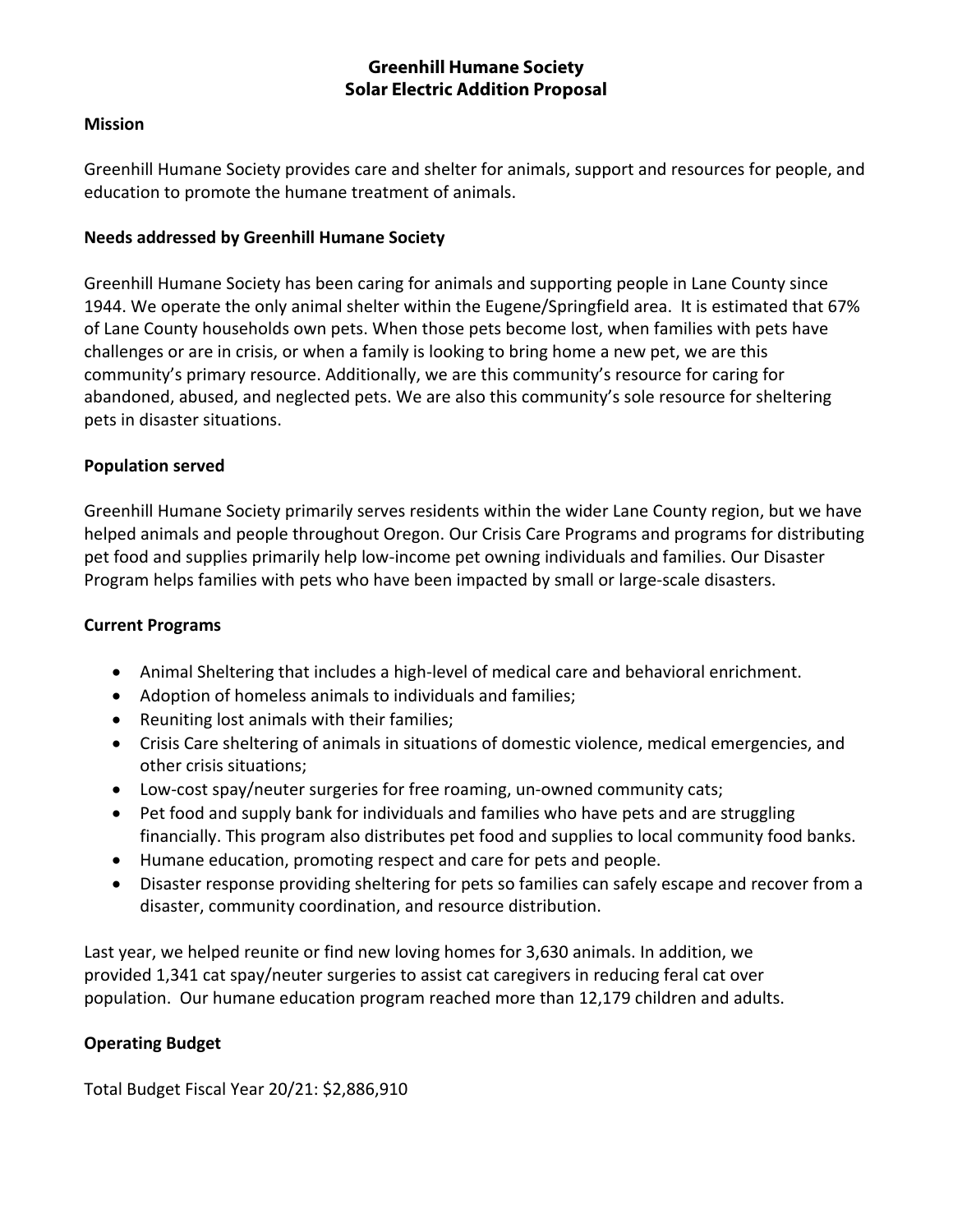#### **Greenhill Humane Society Solar Electric Addition Proposal**

#### **Project Description**

In 2020, Greenhill Humane Society completed a \$6 million first-phase expansion and remodel of its humane animal care campus. This year, Greenhill hopes to install a 19.78 KW Solar Electric System on the newly constructed Dog Adoption Building. This project will potentially be one of many to reduce Greenhill's reliance on fossil fuels and save energy. The project complements Greenhill's other environmental initiatives designed into the first phase of construction which include extensive use of natural light, energy efficient heating and cooling systems and on-site waste-water filtration. Over its lifetime, this project is estimated to offset 10.6 tons of CO2 and save the organization over \$90,000 which will be used to further Greenhill's humane mission. While this project does not include battery storage at this time, this system will also take Greenhill one step closer to improving resiliency in the event of an electric outage due to a local or regional disaster.

This project will have an immediate impact on our current programs that help animals and people within Lane County through two ways. First, the project will result in real energy cost savings which means that more resources can be put directly into helping animals and people. Secondly, the project itself, including visible solar panels and web-based monitoring will serve as an educational opportunity. This ties in well with our humane education programs which focus on compassionate and respectful treatment of animals, people, and the environment in which we all live.

The project will have two potential longer-term impacts as well. First, in the event of a natural disaster that takes down utility supplied power in the area, the solar panels will enable us to operate some of our equipment or lighting while the panels generate power. Second, this project may serve as the beginning of a larger system that includes more solar panels and battery backup, ultimately increasing solar electric production and creating more resilience in the event of a disaster. Greenhill is the only shelter for pets in this area that is capable of caring for animals in the event of a natural disaster. It is critical that we are able to remain operational during a disaster event.

Greenhill intends to engage Advanced Energy Systems to install the proposed project. Specific details of the project can be seen in the proposal by Advanced Energy Systems that is attached. Solar panels will be installed on the west-facing roof of Greenhill's dog adoption building. The building itself was recently constructed in 2019.



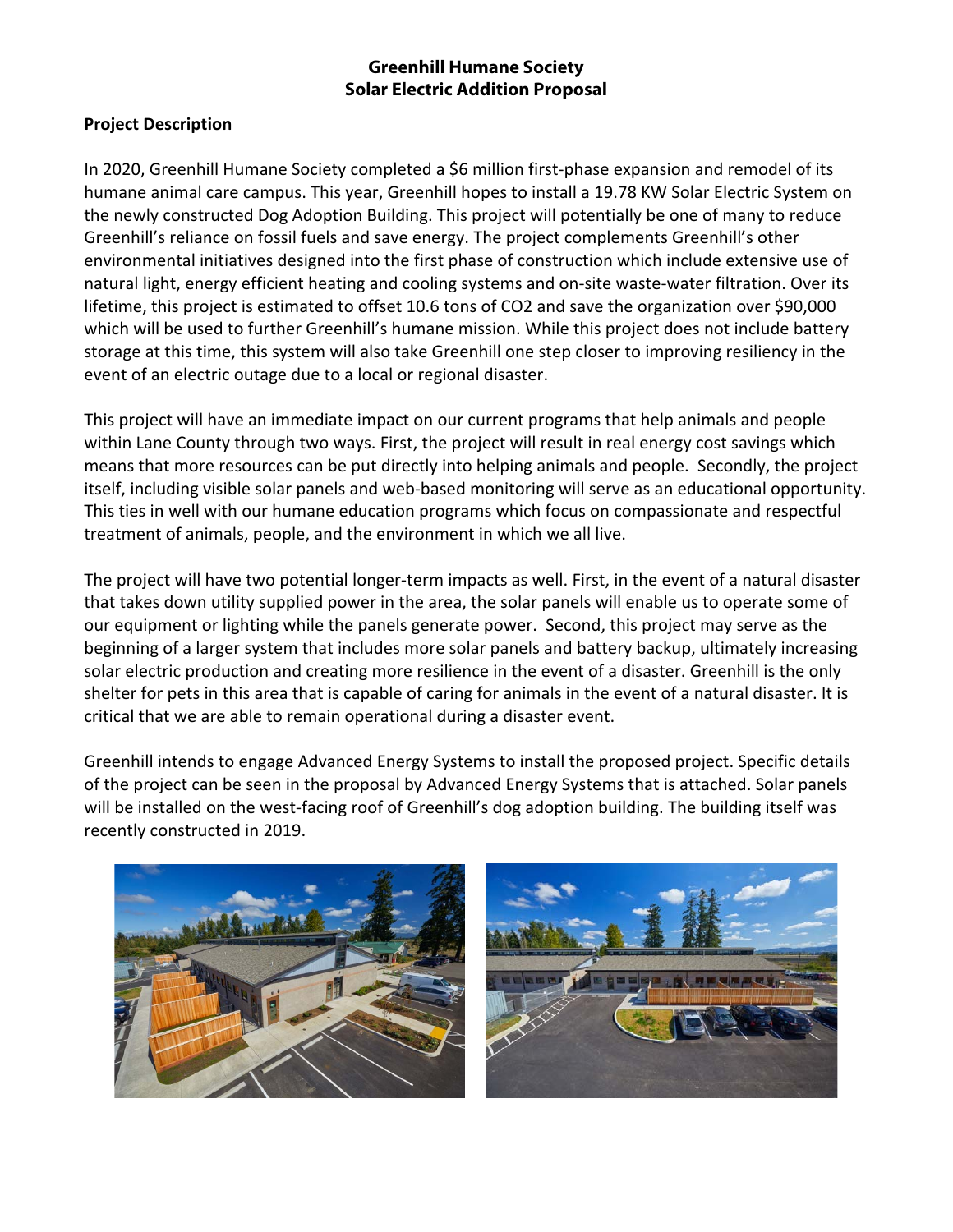#### **Greenhill Humane Society Solar Electric Addition Proposal**

#### **Project Evaluation**

The project will be successful when installed and generating electricity as planned. We are ready to install the planned panels and equipment as soon as funding is available and would hope that all goes smoothly as planned. We will be monitoring our actual solar energy production through web-based tools and will be able to see the direct impact this project has achieved.

#### Budget and Timeline

The \$50,000 grant will be used to cover the full cost of the proposed system as designed. Any additional funds that may be required to complete the project will come from Greenhill's general fund. See the attached proposal from Advanced Energy Systems.

Greenhill is ready to move forward on installation of the project as soon as the funds are committed.

Thank you for your consideration of this grant.

Sincerely,

Cary Lieberman Executive Director Greenhill Humane Society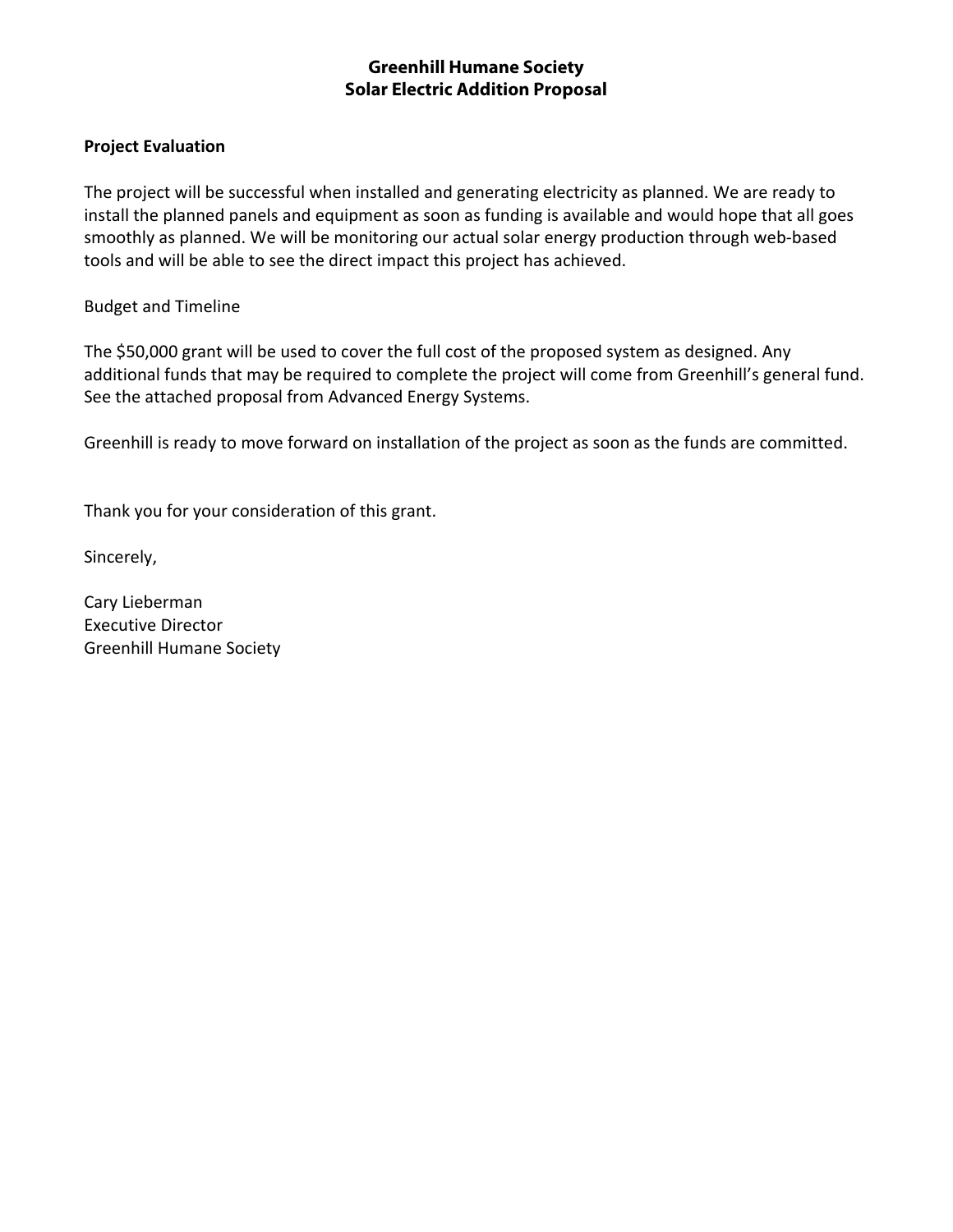|         | System Cost  |                              |     |             |     | <b>Utility Grants</b> | System Revenue           | Net Cash Flow |                  |
|---------|--------------|------------------------------|-----|-------------|-----|-----------------------|--------------------------|---------------|------------------|
|         |              |                              |     |             |     |                       |                          |               |                  |
| Year    | Cash Outflow |                              |     |             |     | <b>EWEB Grant</b>     | Annual Energy<br>Savings | Cash Flow     | Net Cash Balance |
| 1 2021  | (\$50,000)   |                              |     |             |     | \$50,000              | \$1,454                  | \$1,454       | \$1,454          |
| 2 2022  |              |                              |     |             |     |                       | 1,500                    | 1,500         | 2,953            |
| 3 2023  |              |                              |     |             |     |                       | 1,548                    | 1,548         | 4,501            |
| 4 2024  |              |                              |     |             |     |                       | 1,597                    | 1,597         | 6,098            |
| 5 2025  |              |                              |     |             |     |                       | 1,648                    | 1,648         | 7,747            |
| 6 2026  |              |                              |     |             |     |                       | 1,701                    | 1,701         | 9,447            |
| 7 2027  |              |                              |     |             |     |                       | 1,755                    | 1,755         | 11,202           |
| 8 2028  |              |                              |     |             |     |                       | 1,811                    | 1,811         | 13,013           |
| 9 2029  |              |                              |     |             |     |                       | 1,869                    | 1,869         | 14,882           |
| 10 2030 |              |                              |     |             |     |                       | 1,928                    | 1,928         | 16,811           |
| 11 2031 |              |                              |     |             |     |                       | 1,990                    | 1,990         | 18,801           |
| 12 2032 |              |                              |     |             |     |                       | 2,054                    | 2,054         | 20,854           |
| 13 2033 |              |                              |     |             |     |                       | 2,119                    | 2,119         | 22,973           |
| 14 2034 |              |                              |     |             |     |                       | 2,187                    | 2,187         | 25,160           |
| 15 2035 |              |                              |     |             |     |                       | 2,257                    | 2,257         | 27,417           |
| 16 2036 |              |                              |     |             |     |                       | 2,329                    | 2,329         | 29,745           |
| 17 2037 |              |                              |     |             |     |                       | 2,403                    | 2,403         | 32,148           |
| 18 2038 |              |                              |     |             |     |                       | 2,480                    | 2,480         | 34,628           |
| 19 2039 |              |                              |     |             |     |                       | 2,559                    | 2,559         | 37,186           |
| 20 2040 |              |                              |     |             |     |                       | 2,640                    | 2,640         | 39,827           |
| 21 2041 |              |                              |     |             |     | 2,725                 | 2,725                    | 42,551        |                  |
| 22 2042 |              |                              |     |             |     |                       | 2,812                    | 2,812         | 45,363           |
| 23 2043 |              | <b>Initial System Cost</b>   |     | (\$50,000)  |     |                       | 2,901                    | 2,901         | 48,264           |
| 24 2044 |              |                              |     |             |     |                       | 2,994                    | 2,994         | 51,258           |
| 25 2045 |              | <b>Total Tax Credits</b>     |     | $\mathbf 0$ |     |                       | 3,089                    | 3,089         | 54,347           |
| 26 2046 |              |                              |     |             |     |                       | 3,188                    | 3,188         | 57,535           |
| 27 2047 |              | <b>Utility Incentive</b>     |     | 50,000      |     |                       | 3,290                    | 3,290         | 60,825           |
| 28 2048 |              |                              |     |             |     |                       | 3,395                    | 3,395         | 64,220           |
| 29 2049 |              | 35 Year Total Energy Savings |     | 91,218      |     |                       | 3,503                    | 3,503         | 67,723           |
| 30 2050 |              |                              |     |             |     |                       | 3,615                    | 3,615         | 71,338           |
| 31 2051 |              | <b>Net System Benefit</b>    |     | \$91,218    |     |                       | 3,730                    | 3,730         | 75,068           |
| 32 2052 |              |                              |     |             |     |                       | 3,849                    | 3,849         | 78,917           |
| 33 2053 |              |                              |     |             |     |                       | 3,972                    | 3,972         | 82,889           |
| 34 2054 |              | <b>Simple Payback</b>        |     | 1 Years     |     |                       | 4,099                    | 4,099         | 86,988           |
| 35 2055 |              |                              |     |             |     |                       | 4,230                    | 4,230         | 91,218           |
| Totals: | (\$50,000)   | \$0                          | \$0 | \$0         | \$0 | \$50,000              | \$91,218                 | \$91,218      |                  |

# Greenhill Humane Society - 19.78 KW Solar Electric System Period Cash Flow (Cash Payment)

The enclosed figures are shown for discussion purposes only. Please consult with your financial advisor to determine the applicability of all tax credits, tax incentives, energy grants and rebates as your particular financ Incentives and rebates may be taxable in some cases. Credits, tax incentives, grants and rebates are subject to availability and are not guaranteed. This document is for the sole use of the intended recipient(s) and may co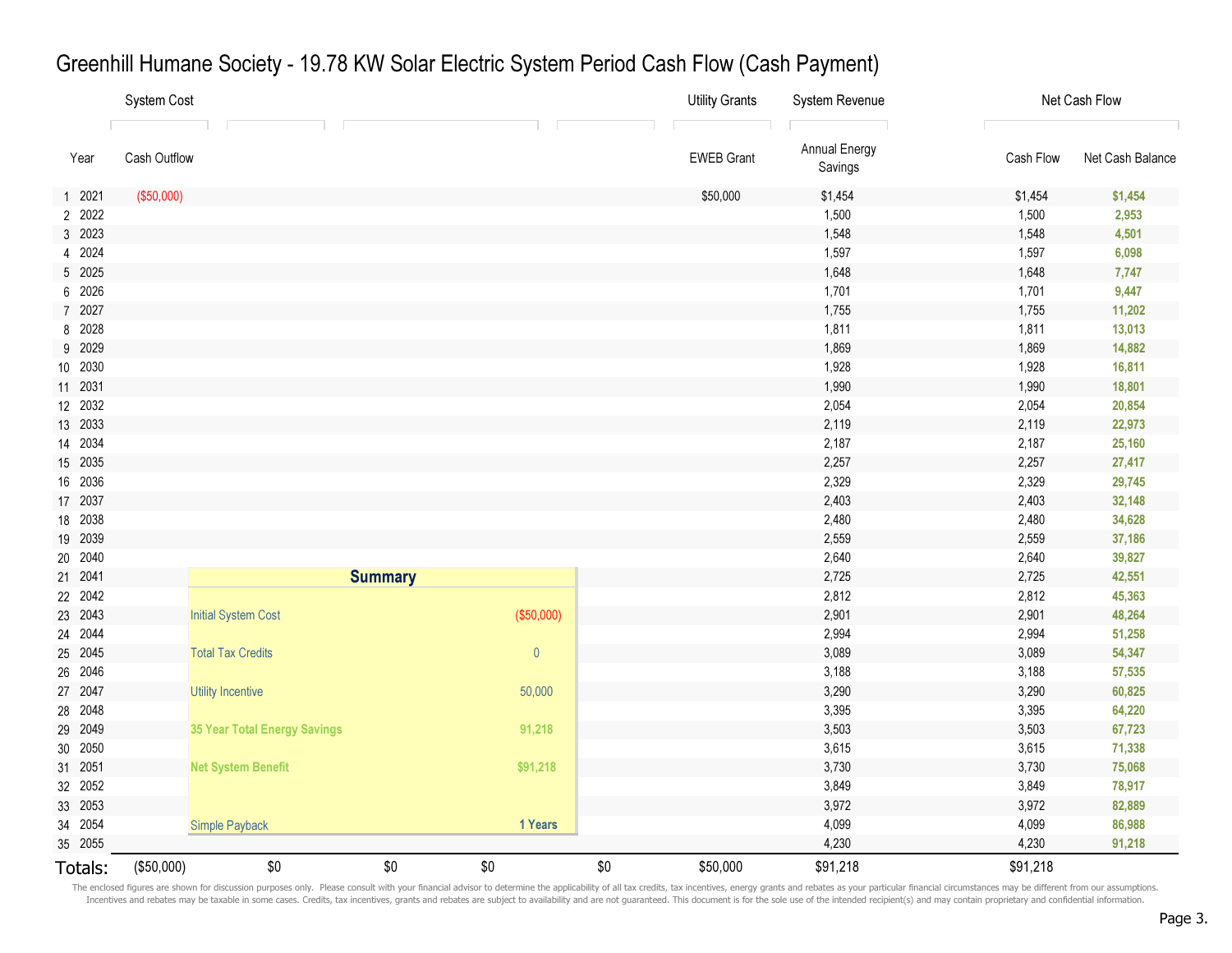

#### Turning tax liability into renewable energy



Confidentiality Notice: This document is for the sole use of the intended recipient(s) and may contain confidential and privileged information. Any unauthorized review, use, disclosure, or distribution is prohibited. If yo sender, and destroy all copies of the original document.

Advanced Energy Systems • 65 Centennial Loop, Eugene, OR 97401 • 541-683-2345 • www.aesrenew.com • CCB 160523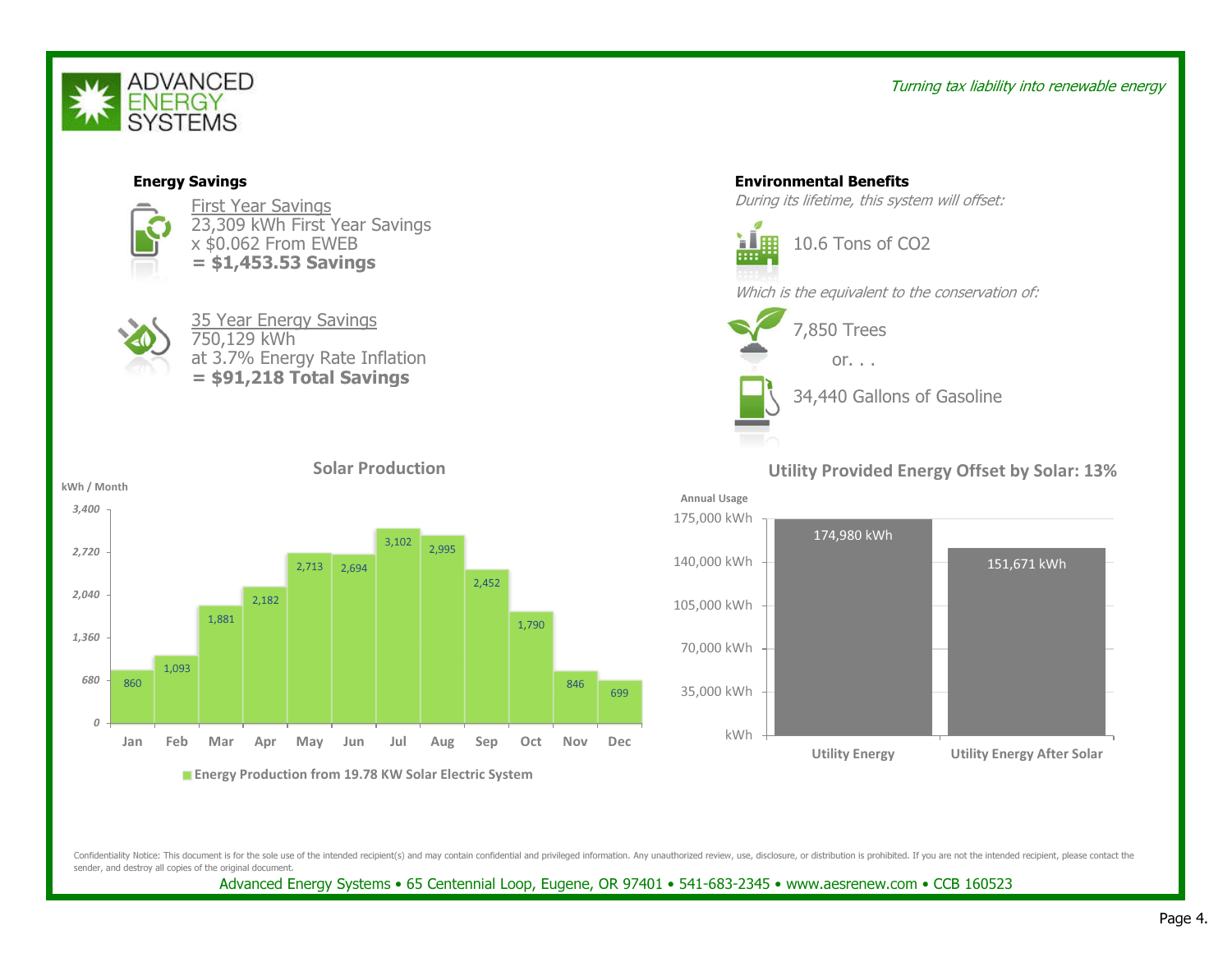



#### This design was created using solar energy



### **Greenhill Humane Society**

20 kW Solar Energy System 88530 Green Hill Road Eugene, Oregon 97402

Advanced Energy Systems©

Confidentiality Motice: This<br>document is for the sole use<br>of the inhended recipient(s)<br>and may contain confidential<br>and privileged information.<br>they unauthorized review,<br>use, disclosure, or distribution<br>the inhended recipi



65 Centennial Lp, Eugene OR 97401 Office (541) 683-2345 Fax (541) 683-2040 CCB# 160523 www.aesrenew.com

DRAFT #1 BY: TB Revised 3/8/19

\*PRELIMINARY, NOT FOR CONSTRUCTION.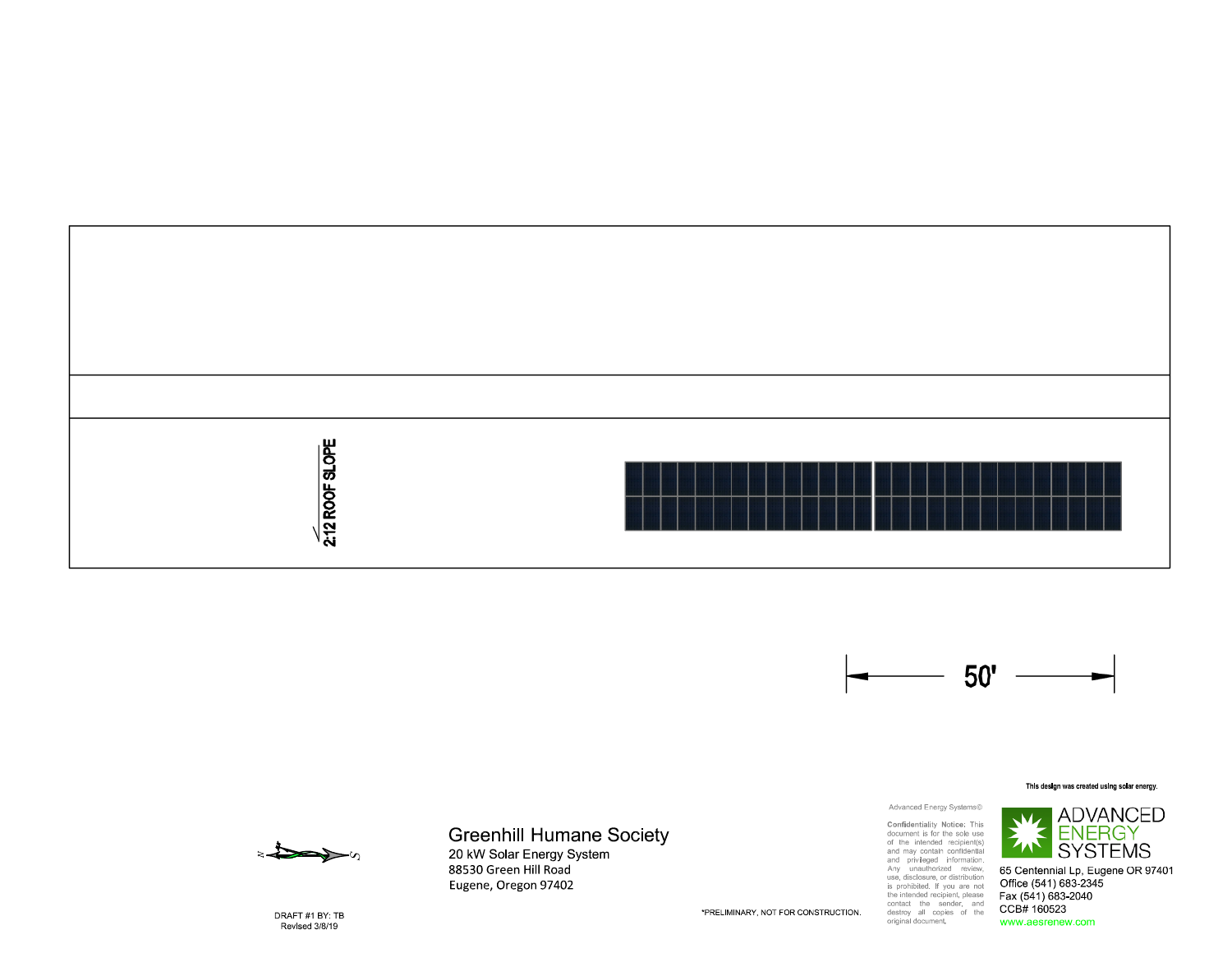Greenhill Humane Society Board of Directors 2021

Lisa Schor Jennifer Morrocco Renee Watts, DDS Josh Smith Amanda Weselak Barry Meyers Heather Nelson Leia Pitcher Sandra Smalley, DVM Vi Jaqua, Pharm.D Willy Hart